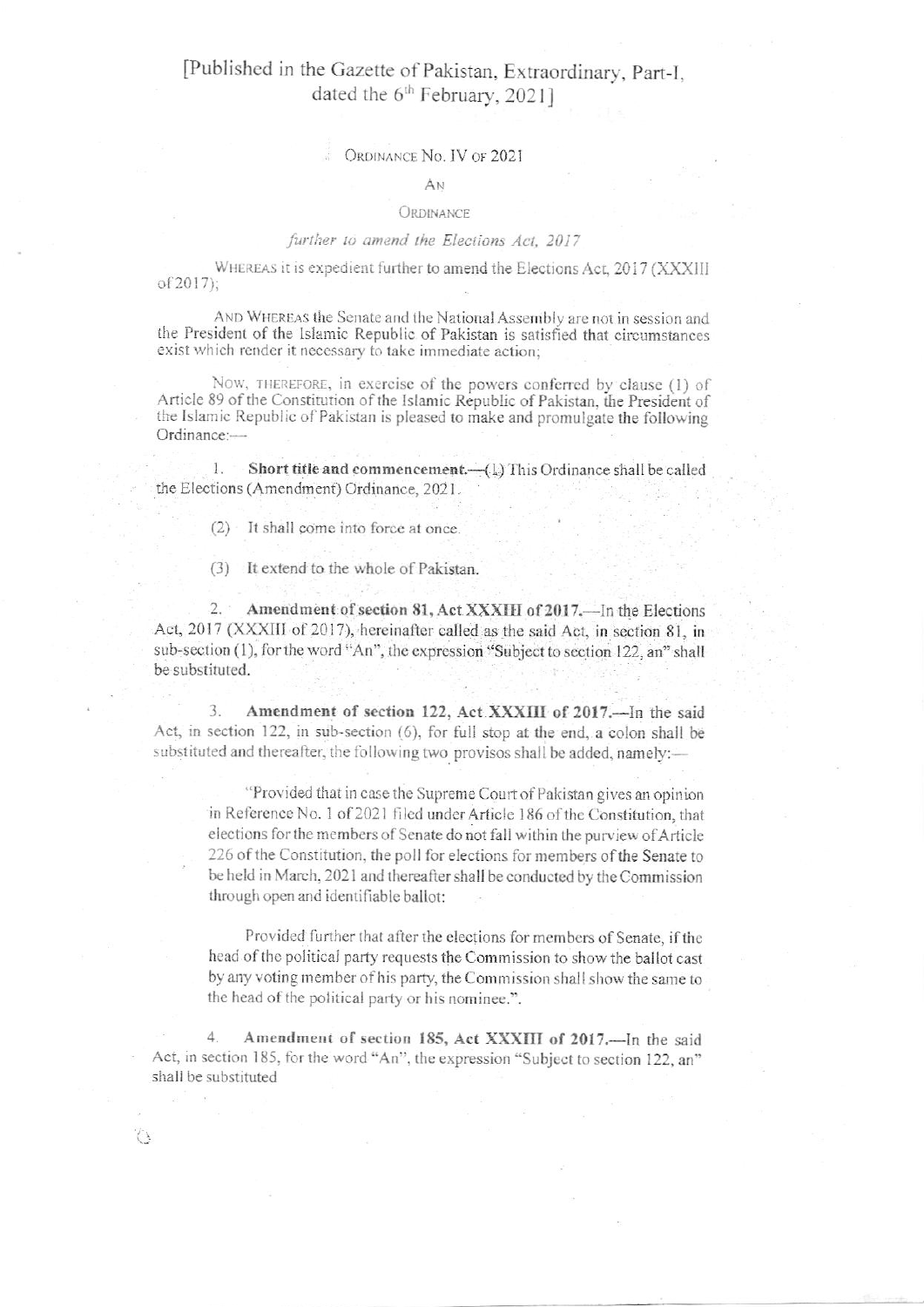#### STATEMENT OF OBJECT AND REASONS

The transparent Senate Elections that have happened in the past are long outstanding demand of almost all the political parties including the PTI. The President of Pakistan sought opinion of Supreme Court of Pakistan vide reference No. 1 of 2021 filed under Article 186 of the Constitution that Elections for the members of Senate do not fall within the purview of Article 226 of the Constitution. The instant Ordinance is aimed at conducting Senate Elections through open and identifiable ballot for ensuring transparency, subject to the advice of Supreme Court of Pakistan in the above reference.

This Bill is designed to achieve the aforesaid objectives.

 $2.$ 

 $\tilde{C}$ 

#### (ZAHEER-UD-DIN BABAR AWAN) Adviser to the Prime Minister, on-Parliamentary Affairs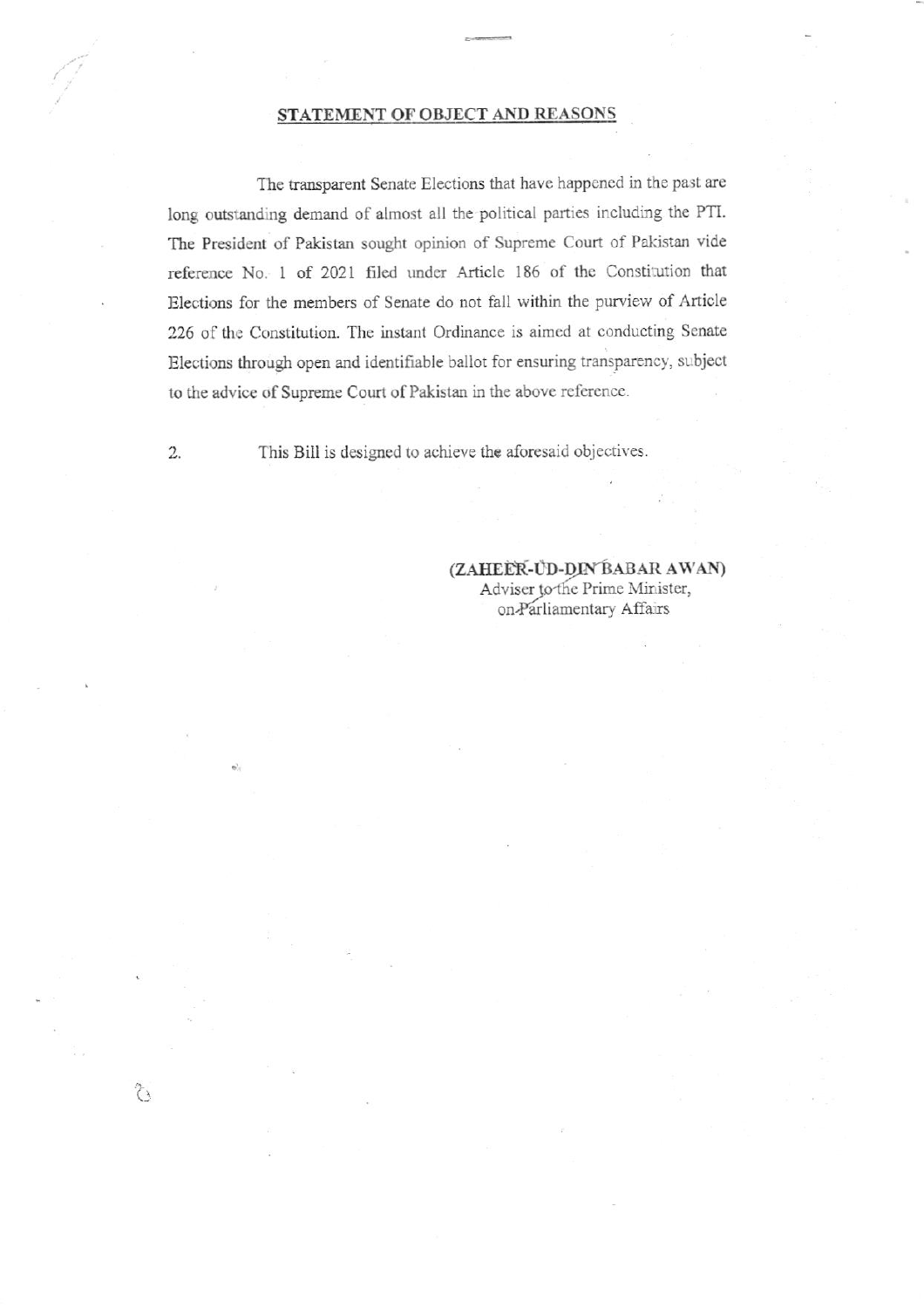[جريده پاکستان،غير معمولي،حصه اول مور حه 6 فرورکي، 2021 ميں شائع ہوا]

# آرڈیننس نمبرrالجربیہا ۲۰۲ ء انتخابات ایکٹ، ۱۷۰۲ء میں مرید ترمیم کرنے کا آرڈیننس

ہرگاہ کہ ریٹرین مصلحت ہے کہ انتخابات ایکٹ، ۱۷۴۷ء(۳۳ پابت ۱۷۴۷ء) میں مزیدِتر میم کی جائے؛ اور چونکہ بینیٹ اورقو می آسمبلی کےاجلاس نہیں ہور ہےاورصدرمملکت اسلامی جمہور بیہ پا کستان کواظمینان حاصل ہے کہایسےحالات موجود ہیں جوفوری کارروائی کے متقاضی ہیں؛ لہذا،اب،اسلامی جمہوریہ پاکستان کے دستور کے آرٹیک ۸۹ کی شق (۱) میں حاصل شدہ اختیارات کواستعال کرتے ہوئے،صدرمملکت اسلامی جمہور یہ پاکستان نے حسب ذیل آرڈینٹس وضع اور جاری کیاہے:۔ مختصرعنوان اورآغازِ نفاذ:۔ (۱) یہ آرڈینس انتخابات (ترمیمی) آرڈینس ، ۲۰۲۱ کے نام  $\overline{\phantom{a}}$ سےموسوم ہوگا:۔ (۲) پەنى الفورنافذالىمل ہوگا۔ (۳) پکل پاکستان پروسعت پزیرہوگا۔ ۲ \_ ۱ یکٹ نمبر۳۳ با بت ، ۱۷۰۲ء کی د فعہ۱۸ کی ترمیم : ۔ انتخابات ایمٹ ، ۲۰۱۷ ، (۳۳ بابت ۲۰۱۷ ،) میں، بعدازیں جس کا حوالہ مذکورہ ایکٹ کے طور پر دیا گیا ہے، کی دفعہ ۸۱ میں، ذیلی دفعہ(۱) میں،لفظ''ایک'' کوعبارت'' نہ ملی دفعہ ۱۲ا کے تابع ،ایک'' سے تبدیل کر دیاجائے گا۔ ذیلی دفعہ ( ۲ ) میں، آخر میں وقف کامل کو،رابط سے تیدیل کر دیا جائے گااور بعدازاں ،حسب ذیل دوفقر ہ ہائےشرطیہ کا اضافہ کر دیاجائے گا، یعنی:۔

''مگر شرط ہیے ہے کہ اگر عدالت عظمٰیٰ دستور کے آرنیکل ۱۸۶ کے تحت دائر کر دہ ریفرنس نمبر ا بابت ۲۰۲۱ء کے مقدمہ میں رائے دیتی ہے ، کہ بیٹیٹ کے اراکین کا انتخاب دستور کے آرٹیکل ۲۳۲ کے دائرہ میں نہیں آتا ، مارچ ، ۲۰۲۱ ءکوسینیٹ کے ارکان کے انتخاب میں رائے دہی اور بعد ازاں کمیشن کی جانب سے اوپن اور